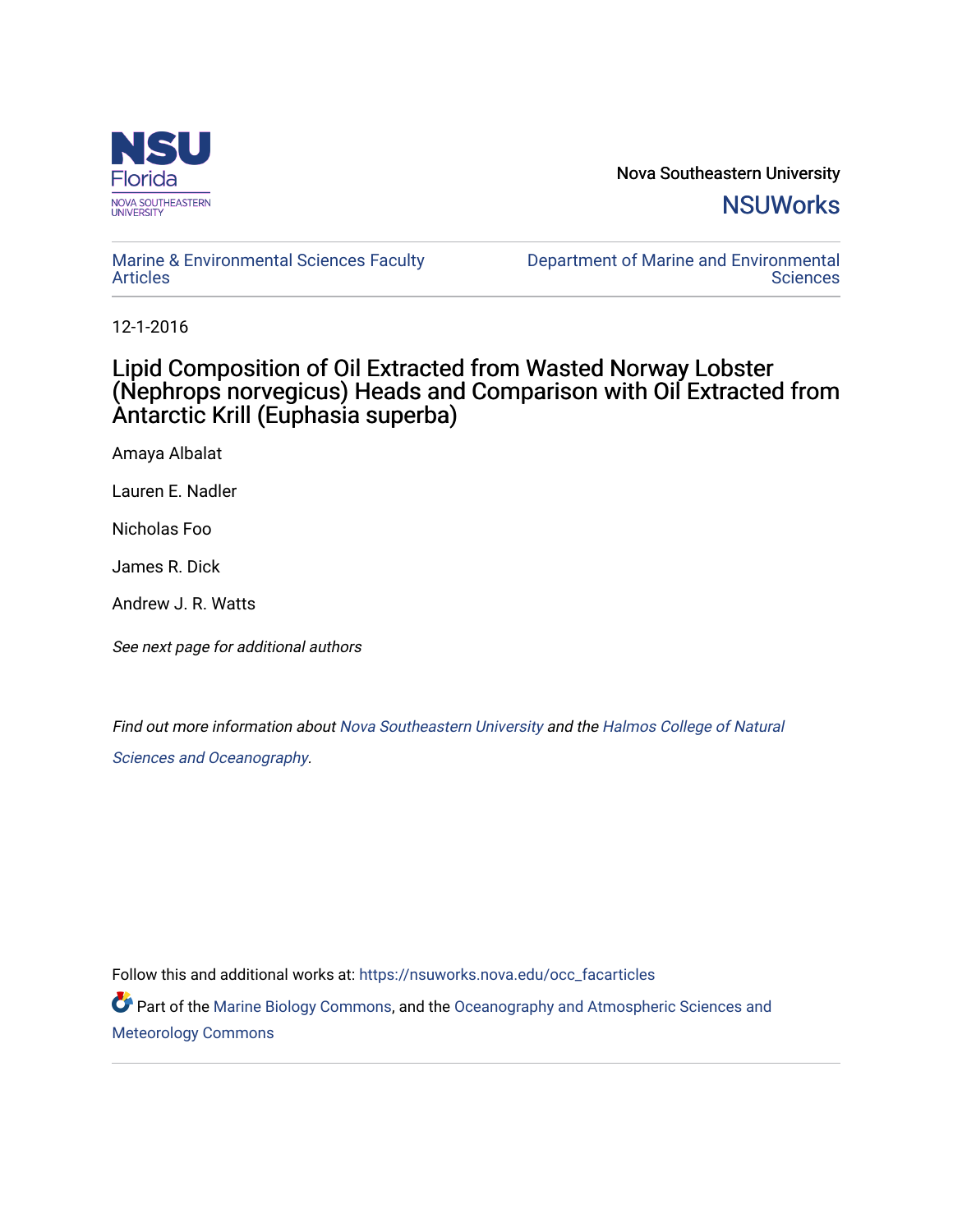# Authors Heather Philp University of Iceland - Reykjavik Douglas M. Neil University of Glasgow - United Kingdom

Oscar Monroig University of Stirling - United Kingdom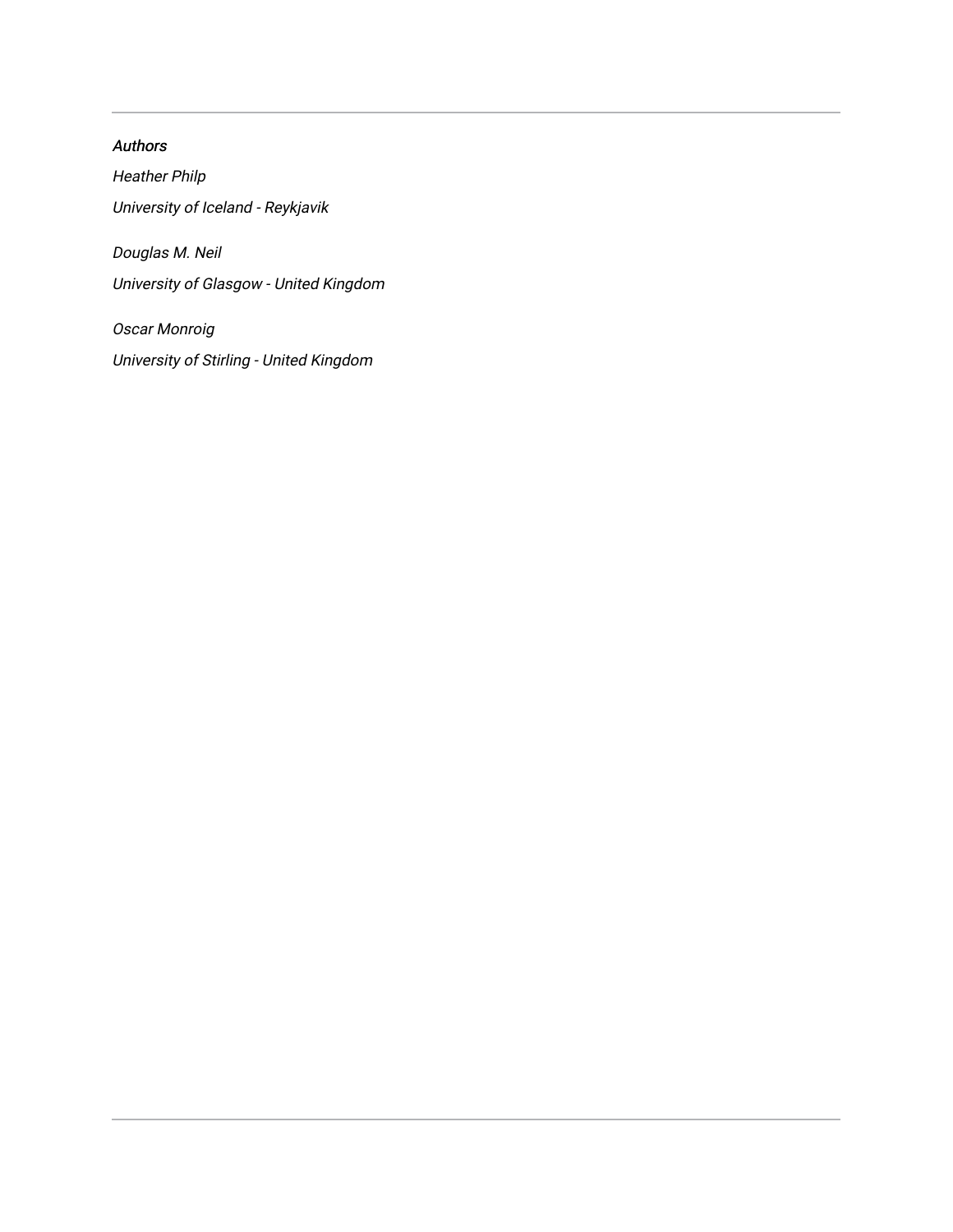

*Article*

# **Lipid Composition of Oil Extracted from Wasted Norway Lobster (***Nephrops norvegicus***) Heads and Comparison with Oil Extracted from Antarctic Krill (***Euphasia superba***)**

**Amaya Albalat 1,\*, Lauren E. Nadler 2,†, Nicholas Foo <sup>1</sup> , James R. Dick <sup>1</sup> , Andrew J. R. Watts 2,‡ , Heather Philp <sup>3</sup> , Douglas M. Neil <sup>2</sup> and Oscar Monroig <sup>1</sup>**

- 1 Institute of Aquaculture, Faculty of Natural Sciences, University of Stirling, Stirling FK9 4LA, UK; nicholasfoo93@gmail.com (N.F.); j.r.dick@stir.ac.uk (J.R.D.); oscar.monroig@stir.ac.uk (O.M.)
- 2 Institute of Biodiversity, Animal Health and Comparative Medicine, College of Medical, Veterinary and Life Sciences, Graham Kerr Building, University of Glasgow, Glasgow G12 8QQ, UK; lauren.nadler@my.jcu.edu.au (L.E.N.); a.watts.research@gmail.com (A.J.R.W.); Douglas.Neil@glasgow.ac.uk (D.M.N.)
- <sup>3</sup> Faculty of Life and Environmental Sciences, University of Iceland, Reykjavik 101, Iceland; heather\_philp@yahoo.co.uk
- **\*** Correspondence: amaya.albalat@stir.ac.uk; Tel.: +44-178-646-7917; Fax: +44-178-647-2133
- † Current Address: ARC Centre of Excellence for Coral Reef Studies, James Cook University, Townsville 4811, Australia.
- ‡ Current Address: College of Life and Environmental Sciences, University of Exeter, Exeter EX4 4QD, UK.

## Academic Editor: Anake Kijjoa

Received: 6 October 2016; Accepted: 16 November 2016; Published: 1 December 2016

**Abstract:** In the UK, the Norway lobster (*Nephrops norvegicus*) supports its most important shellfish fishery. *Nephrops* are sold either whole, or as "tails-only" for the scampi trade. In the "tailing" process, the "head" (cephalothorax) is discarded as waste. A smaller crustacean species, the Antarctic krill *Euphasia superba*, represents an economically valuable industry, as its extractable oil is sold as a human dietary supplement. The aim of this study was to determine the amount and composition of the oil contained in discarded *Nephrops* heads and to compare its composition to the oil extracted from krill. Differences due to Geographical variation and seasonal patterns in the amount and composition of lipid were also noted. Results indicated that *Nephrops* head waste samples collected from more southern locations in Scotland (Clyde Sea area) contained higher levels of oil when compared to samples collected from northern locations in Iceland. Moreover, seasonal differences within the Clyde Sea area in Scotland were also observed, with oil extracted from *Nephrops* head waste peaking at around 11.5% during the summer months when larger and more mature females were caught by trawl. At this time of the year, the valuable fatty acids eicosapentaenoic acid (EPA) and docosahexaenoic acid (DHA) accounted for around 23% of the total fatty acid content in oil extracted from *Nephrops* head waste. A seasonal effect on EPA content was found, with higher levels obtained in the summer, while no trend was found in DHA percentages. Finally, oil from *Nephrops* head waste contained a higher proportion of EPA and DHA than krill oil but these fatty acids were more abundantly linked to the neutral lipids rather to than polar lipids. The characterization of lipid that could be extracted from *Nephrops* head waste should be seen as a first step for the commercial use of a valuable resource currently wasted. This approach is extremely relevant given the current limited supply of EPA and DHA and changes in the Common Fisheries Policy.

**Keywords:** Norway lobster; *Nephrops norvegicus*; head waste; lipid class; EPA; DHA

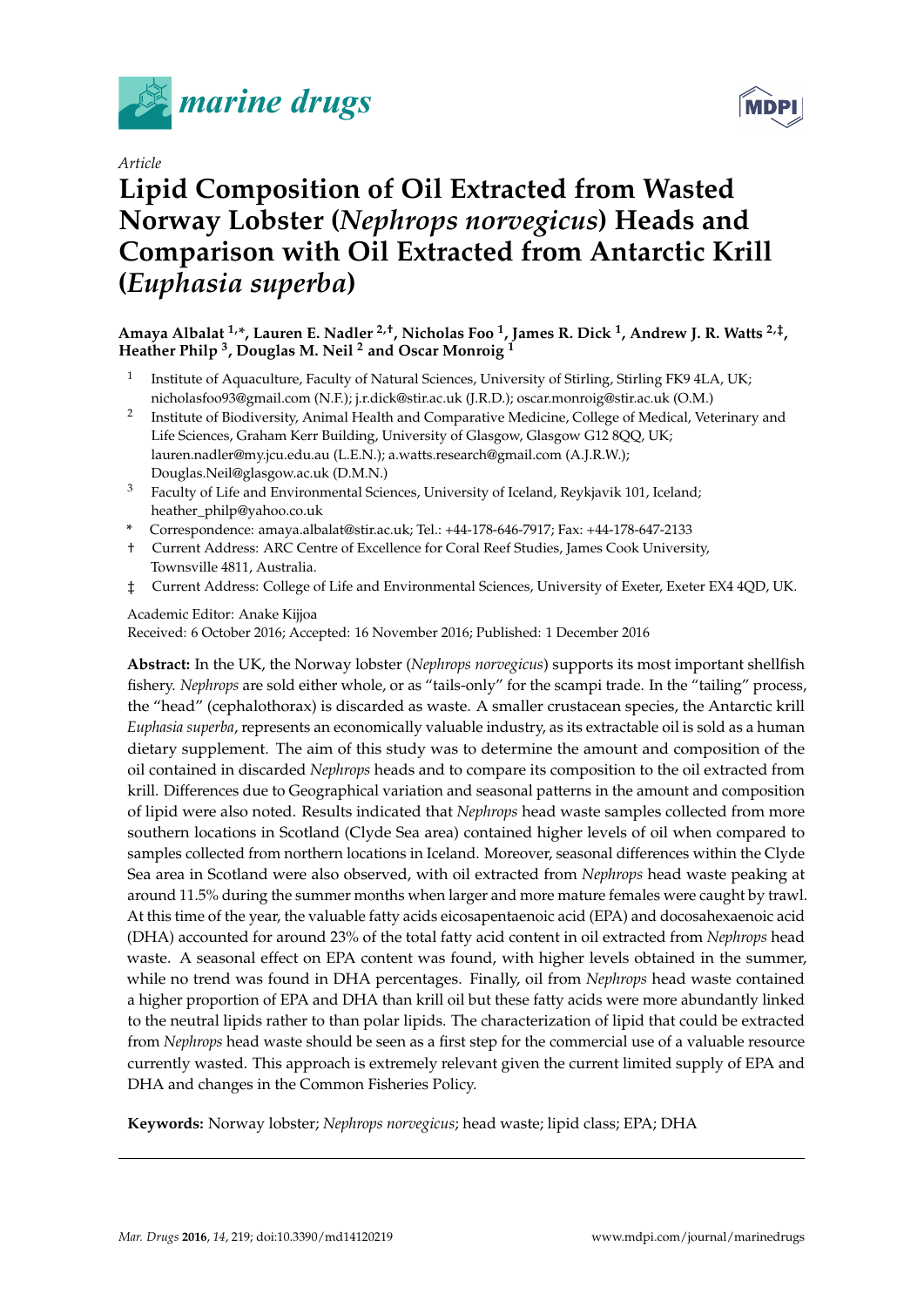## **1. Introduction**

The Norway lobster (*Nephrops norvegicus*), a decapod crustacean also known as the Dublin Bay prawn or langoustine, represents the second most valuable fishery in Scotland, being worth £61.7 million at first sale in 2013 [\[1\]](#page-12-0). Advances in the processing sector have established a market for a portion of this catch, whereby the tails (which contain the majority of edible meat) are detached from the "heads" (cephalothorax) and sold as "scampi" [\[2\]](#page-12-1). This "tailing" process is normally carried out on board the fishing vessels, with the "head" portions of these individuals disposed of at sea. Recently, the appropriate treatment of fisheries' discards and waste products has become a pressing environmental issue with the passing of amendments to the Common Fisheries Policy (CFP) in the European Union, which is imposing a progressive ban on fisheries discards, with full implementation by 2019 [\[3\]](#page-12-2). Thus, the practice of disposing of *Nephrops* heads and claws at sea following tailing could be prohibited at some time in the near future. This change will therefore require innovative measures to be developed to dispose of or utilise the discards and waste products generated from *Nephrops* processing [\[3](#page-12-2)[,4\]](#page-12-3).

In contrast to other shellfish wastes, which comprise mainly chitin-rich shell material, the discarded heads from the *Nephrops* fishery contain the hepatopancreas and reproductive organs (gonads) in addition to the shell, both of which have been reported to contain very high levels of lipids [\[5\]](#page-12-4). Oils from other crustaceans, such as Antarctic krill (*Euphasia superba*), represent a good source of long-chain ( ${}_{\geq}$ ( ${}_{\geq}$ ) polyunsaturated fatty acids (PUFAs), with significant amounts of docosahexaenoic acid (DHA) that are similar to those found in oily fish, but with generally higher concomitant contents of eicosapentaenoic acid (EPA) [\[6\]](#page-12-5). Furthermore, around 30%–60% of the fatty acids from krill oil comprise phospholipids (PL) in contrast to fish oil in which the fatty acids are stored mainly as triacylglycerols (TAG). This is of importance since krill oil has been shown to exhibit the same or enhanced positive health benefits as fish oils [\[7\]](#page-13-0). The reasons behind this are still unclear [\[8\]](#page-13-1). Studies suggest that the metabolic fate of key fatty acids like DHA differs when ingested as TAG, when compared to PL such as phophatidylcholine, especially in terms of bioavailability in plasma [\[9,](#page-13-2)[10\]](#page-13-3).

*Nephrops* has a wide geographical distribution, ranging as far north as Iceland and as far south as Mauritania, with fisheries throughout this range. The lipid amount and composition of the head waste may vary based on the geographical location of the fishery, due to variability in the lipid content of the hepatopancreas and gonads [\[2\]](#page-12-1). Geographic variation has been found in this species even within Scotland, with the size at the onset of maturity varying between distinct populations from locations with different ecological features [\[11\]](#page-13-4). Seasonal variation in the *Nephrops* tissue composition could also be expected, as sexually mature females develop enlarged gonads (ovaries) during the spring that could potentially contribute large amounts of lipid and yolk products to any head waste harvested over the summer months [\[5\]](#page-12-4). These effects may be further exacerbated by the greater prevalence of females in summer-time trawl catches, due to a seasonal change in their emergence behaviour that makes them more susceptible for capture [\[12](#page-13-5)[–14\]](#page-13-6).

This study aimed to determine the amount of oil that can be extracted from the head waste produced by the *Nephrops* fishery, taking into consideration both Geographical and seasonal variations. In addition, this study compared the lipid composition (lipid class analysis and fatty acid composition) of *Nephrops* head waste with the lipid that can be extracted from commercially available krill *E. superba*.

#### **2. Results**

## *2.1. Geographical Variation in Catch Composition and Lipid Content in Nephrops Head Waste*

In order to evaluate the impact of geographical location on lipid content, head waste samples from *Nephrops* collected in three fishing different grounds were analysed. As shown in Table [1,](#page-4-0) clear differences in the *Nephrops* catch composition and lipid content in *Nephrops* head waste were found according to geographical location of the samples (Clyde Sea area vs. Minches vs. coast in southern Iceland) (Table [1\)](#page-4-0). The percentage of females in the catch was similar in the Minch (66%) and the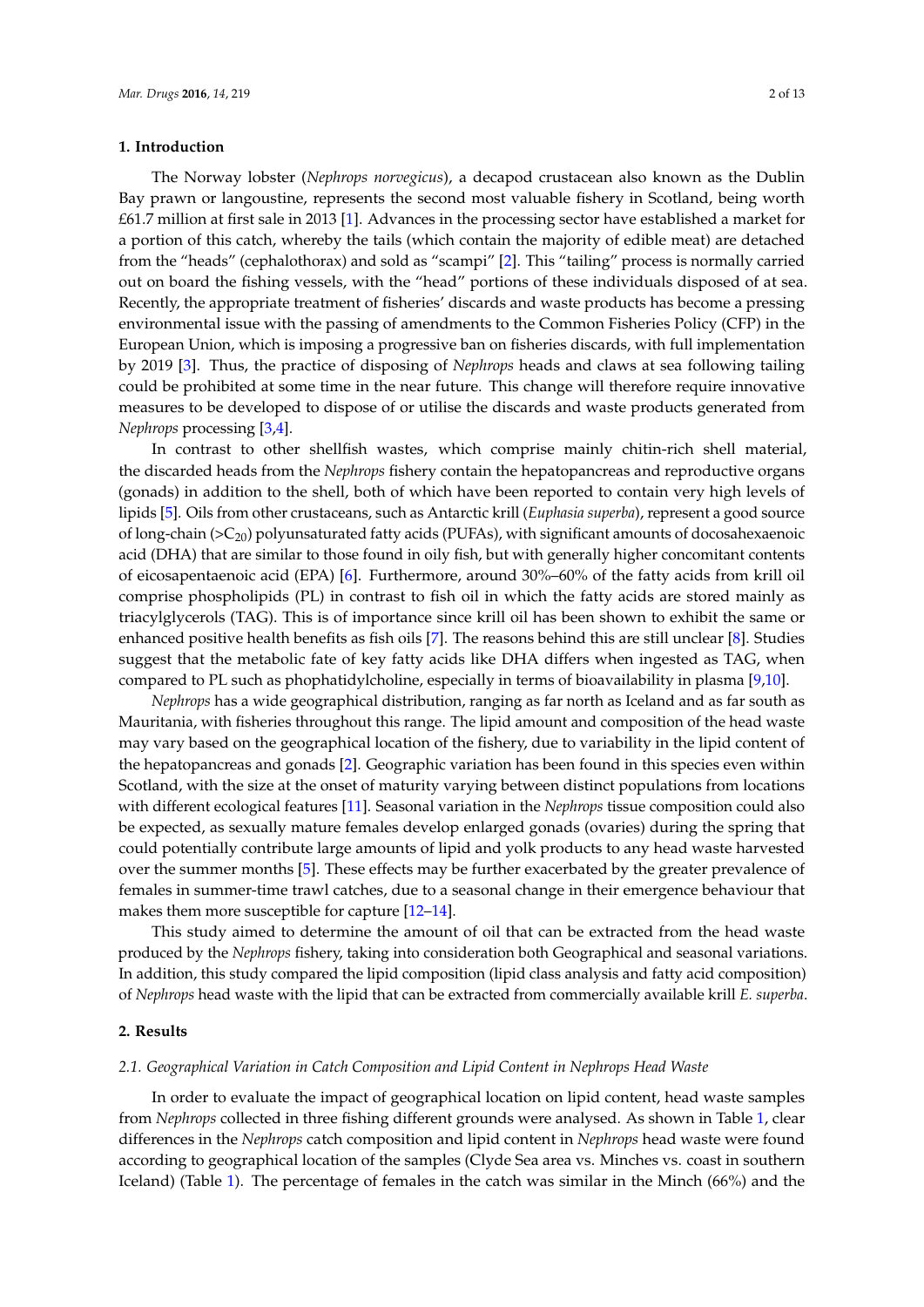Clyde (70%) but was considerably lower in Iceland (42%). *Nephrops* head waste from Iceland contained significantly lower values of total lipid (Table [1\)](#page-4-0). This trend was also supported by lower detected lipid levels in the hepatopancreas and gonads of the females in Iceland samples. Furthermore, the percentage of females and females showing mature gonads (stage 3/4) from Iceland was the lowest among the sites studied.

<span id="page-4-0"></span>**Table 1.** Catch composition, body indices, gonad maturation stage in females and lipid content in pooled samples from *Nephrops* head waste material and relevant tissues (male and female hepatopancreas) and female gonads in samples collected from fishing grounds located in different Geographical locations. Values represent mean  $\pm$  SEM. Number of replicates in body indices is  $n = 20$ and lipid composition is  $n = 3$ . Different letters indicate values that are significantly different according to Geographical location (*p* < 0.05).

|                      | Winter                      | <b>Spring</b>               | Summer                      | Autumn                      |
|----------------------|-----------------------------|-----------------------------|-----------------------------|-----------------------------|
| Carapace Length (mm) |                             |                             |                             |                             |
| Male                 | $33.0 \pm 0.8$              | $32.6 \pm 1.4$              | $32.6 \pm 1.3$              | $32.3 \pm 0.8$              |
| Female               | 27.2 $\pm$ 0.5 <sup>a</sup> | $31.6 \pm 1.1$ <sup>a</sup> | $35.5 \pm 1.9^{\mathrm{b}}$ | $30.8 \pm 1.8$ <sup>a</sup> |
| Body weight (g)      |                             |                             |                             |                             |
| Male                 | $18.7 \pm 1.6$              | $20.4 \pm 2.6$              | $18.7 \pm 2.1$              | $17.1 \pm 1.3$              |
| Female               | $10.6\pm0.6$ $^{\rm a}$     | $18.7 \pm 2.3^{\mathrm{b}}$ | $25.8 \pm 4.4$ c            | $19.6 \pm 3.7^{\mathrm{b}}$ |
| $HSI$ (%)            |                             |                             |                             |                             |
| Male                 | $5.1 \pm 0.2$ <sup>a</sup>  | $5.5 \pm 0.2$ <sup>a</sup>  | $5.0 \pm 0.3$ <sup>a</sup>  | $7.1 \pm 0.7$ <sup>b</sup>  |
| Female               | $5.2 \pm 0.3$ <sup>a</sup>  | $6.1 \pm 0.4^{\circ}$       | $5.5 \pm 0.4$ <sup>ab</sup> | $5.1 \pm 0.4$ <sup>ab</sup> |
| $GSI$ (%)            |                             |                             |                             |                             |
| Female               | $0.7\pm0.1$ $^{\rm a}$      | $2.9 \pm 0.3^{\mathrm{b}}$  | $6.4 \pm 0.5$ c             | $2.5 \pm 1.0$ <sup>ab</sup> |
| Stage 3/4 gonads (%) |                             |                             |                             |                             |
| Female               | $\theta$                    | 45.4                        | 86.4                        | 23.1                        |
| Lipid content (%)    |                             |                             |                             |                             |
| Hepato Male          | $46.4 \pm 0.2$ <sup>a</sup> | $28.5 \pm 1.2^{\circ}$      | $46.2 \pm 0.6$ <sup>a</sup> | $47.6 \pm 0.5^{\text{ a}}$  |
| Hepato Female        | $56.1 \pm 0.7$ <sup>a</sup> | $41.9 \pm 1.3^{\mathrm{b}}$ | $46.4 \pm 1.6^{\circ}$      | $58.4 \pm 1.6^{\text{ a}}$  |
| Gonad (Female)       | $17.4 \pm 1.1$ <sup>a</sup> | $23.4 \pm 0.5^{\mathrm{b}}$ | $26.4 \pm 0.8^{\text{ b}}$  | $24.3 \pm 0.50^{\circ}$     |

## *2.2. Seasonal Variation in Nephrops Head Waste in the Clyde Sea Area*

As the Clyde Sea area exhibited the highest values of lipid, further analysis was undertaken to assess seasonal variations in this particular fishing ground.

#### 2.2.1. Seasonal Variability in *Nephrops* Catch Composition and Lipid Content

The sex composition of *Nephrops* caught by otter trawl in the Clyde Sea area showed a strong seasonal pattern. The proportion of female *Nephrops* caught peaked in May (Figure [1\)](#page-5-0). Similarly, the percentage of lipid present in the *Nephrops* head waste had a strong seasonal component. In this case, the maximum percentage of lipid was reached in July, two months later than the observed peak in the female sex ratio (Figure [1\)](#page-5-0). Nevertheless, there was a significant correlation between lipid percentage in the head waste and female composition of the catch  $(F_{1,35} = 10.13, p = 0.003)$ . Lipid percentage varied significantly with season  $(F_{11,35} = 13.55, p < 0.001)$ , indicating that, in the Clyde Sea area the head wastes contained a significantly higher percentage of lipid in the summer months than in the winter months. The total body weight of caught females was significantly higher in summer (*p* < 0.05), while in contrast total body weight of males caught in the trawls did not vary significantly throughout the year (Table [2\)](#page-5-1).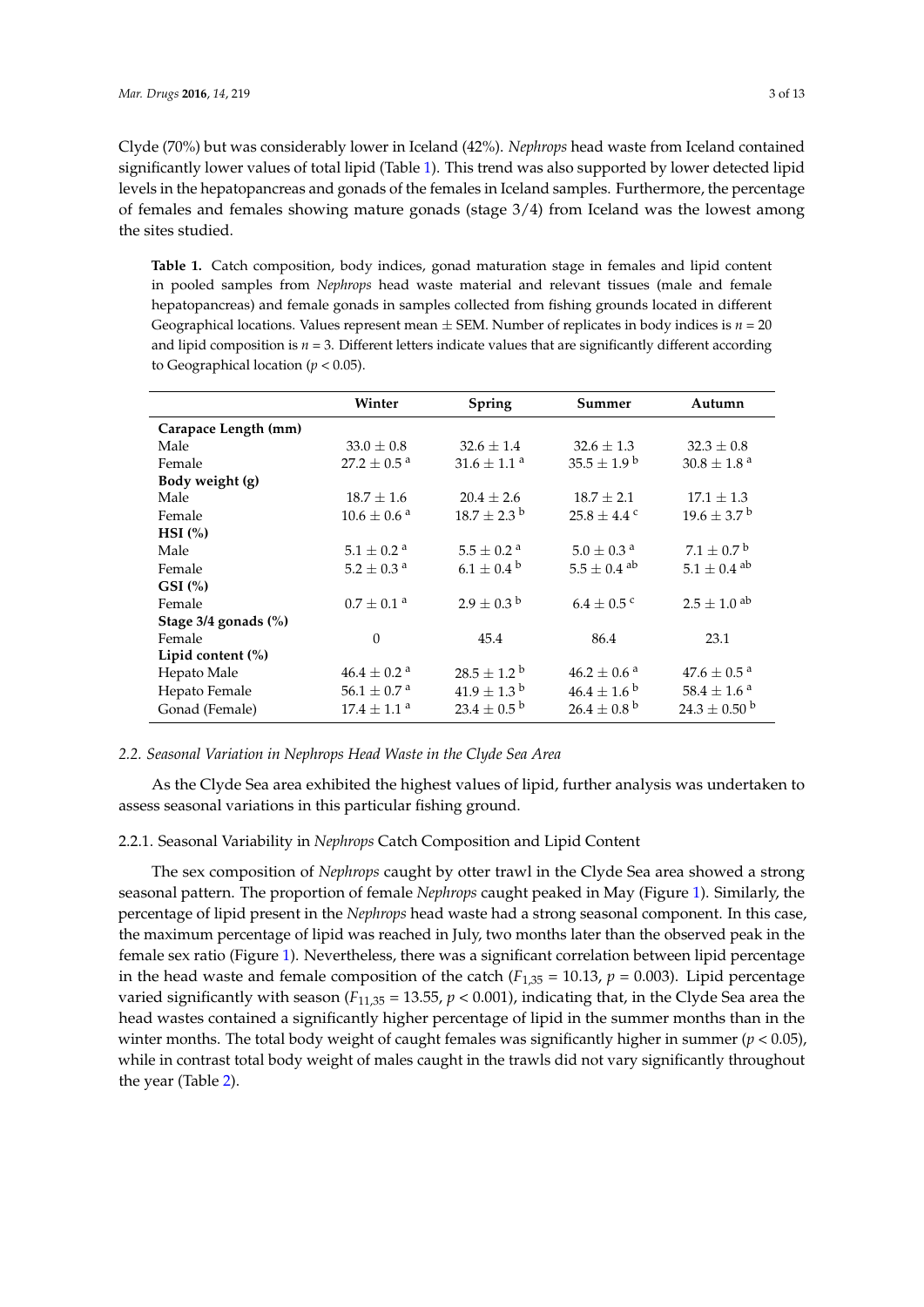<span id="page-5-0"></span>

**Figure 1.** Percentage of female *Nephrops* in a random sample taken from the trawls (bars) and lipid content (% of dry weight) in the head pastes of trawled *Nephrops* (mixed sexes) (blue line) in the Clyde content (% of dry weight) in the head pastes of trawled *Nephrops* (mixed sexes) (blue line) in the Clyde Sea area monthly for over a period of a year. Values are the mean ± standard error (*n* = 3). Sea area monthly for over a period of a year. Values are the mean ± standard error (*n* = 3).

<span id="page-5-1"></span>**Table 2.** Carapace length, body weight, body indices, gonad maturation stage in females and lipid **Table 2.** Carapace length, body weight, body indices, gonad maturation stage in females and lipid content in pooled samples from relevant tissues in *Nephrops* collected in the Clyde Sea area at different times of the year: Winter-December; Spring-April; Summer-July and Autumn-September.<br>' Values represent mean  $\pm$  SEM. Number of replicates in body indices is  $n = 20$  and lipid composition is  $n = 3$ . Different letters indicate values that are significantly different according to season ( $p < 0.05$ ).

|                             | <b>Sampling Location</b>    |                             |
|-----------------------------|-----------------------------|-----------------------------|
| Clyde                       | Minch                       | <b>Iceland</b>              |
| 70                          | 66                          | 42                          |
| $9.6 \pm 0.2$ c             | $7.7 \pm 0.2^{\circ}$       | $5.3 \pm 0.1$ <sup>a</sup>  |
|                             |                             |                             |
| $5.5 \pm 0.3^{\mathrm{b}}$  | $3.3 \pm 0.9^{\text{ a}}$   | $3.2 \pm 0.2$ <sup>a</sup>  |
| $5.8 \pm 0.3$ c             | $3.7 \pm 0.2^{\mathrm{b}}$  | $2.11 \pm 0.2$ <sup>a</sup> |
|                             |                             |                             |
| $4.1 \pm 0.4^{\mathrm{b}}$  | $3.9 \pm 1.4^{\circ}$       | $2.6 \pm 0.3$ <sup>a</sup>  |
| 17                          | 14                          | 58                          |
| 74                          | 81                          | $\theta$                    |
|                             |                             |                             |
| $37.7 \pm 0.4$ <sup>a</sup> | $46.3 \pm 0.1^{\circ}$      | $43.3 \pm 1.6^{\circ}$      |
| $45.0 \pm 0.5$ c            | $38.4 \pm 1.7^{\text{ b}}$  | $31.3 \pm 0.1$ <sup>a</sup> |
| $25.9 \pm 0.6^{\mathrm{b}}$ | $23.9 \pm 0.5^{\mathrm{b}}$ | $13.7 \pm 0.5^{\text{a}}$   |
|                             |                             |                             |

## 2.2.2. Body Indices and Lipid Content in *Nephrops* Tissue Samples 2.2.2. Body Indices and Lipid Content in *Nephrops* Tissue Samples

To further investigate the processes influencing the amount of lipid in *Nephrops* head waste, To further investigate the processes influencing the amount of lipid in *Nephrops* head waste, hepatosomatic index (HSI), gonadosomatic index (GSI), the lipid content in the hepatopancreas, hepatosomatic index (HSI), gonadosomatic index (GSI), the lipid content in the hepatopancreas, female gonad and ovary maturation stage (see stages in Section [4.5\)](#page-11-0) were recorded (Table [2\)](#page-5-1). HSI was highest for males in autumn and for females in spring. Lipid content in the hepatopancreas samples varied significantly throughout the year ( $F_{1,36}$  = 28.763,  $p$  < 0.001) (Table [2\)](#page-5-1). In males, lipid contents were lower in spring compared to the other seasons, while in females lower lipid contents were obtained in spring and also summer compared to colder seasons. The hepatopancreas lipid content varied significantly between males and females ( $F_{1,36}$  = 8.637,  $p$  = 0.006), likely due to the overall higher lipid content in female hepatopancreas samples in all seasons, except in summer [\(Ta](#page-5-1)ble 2).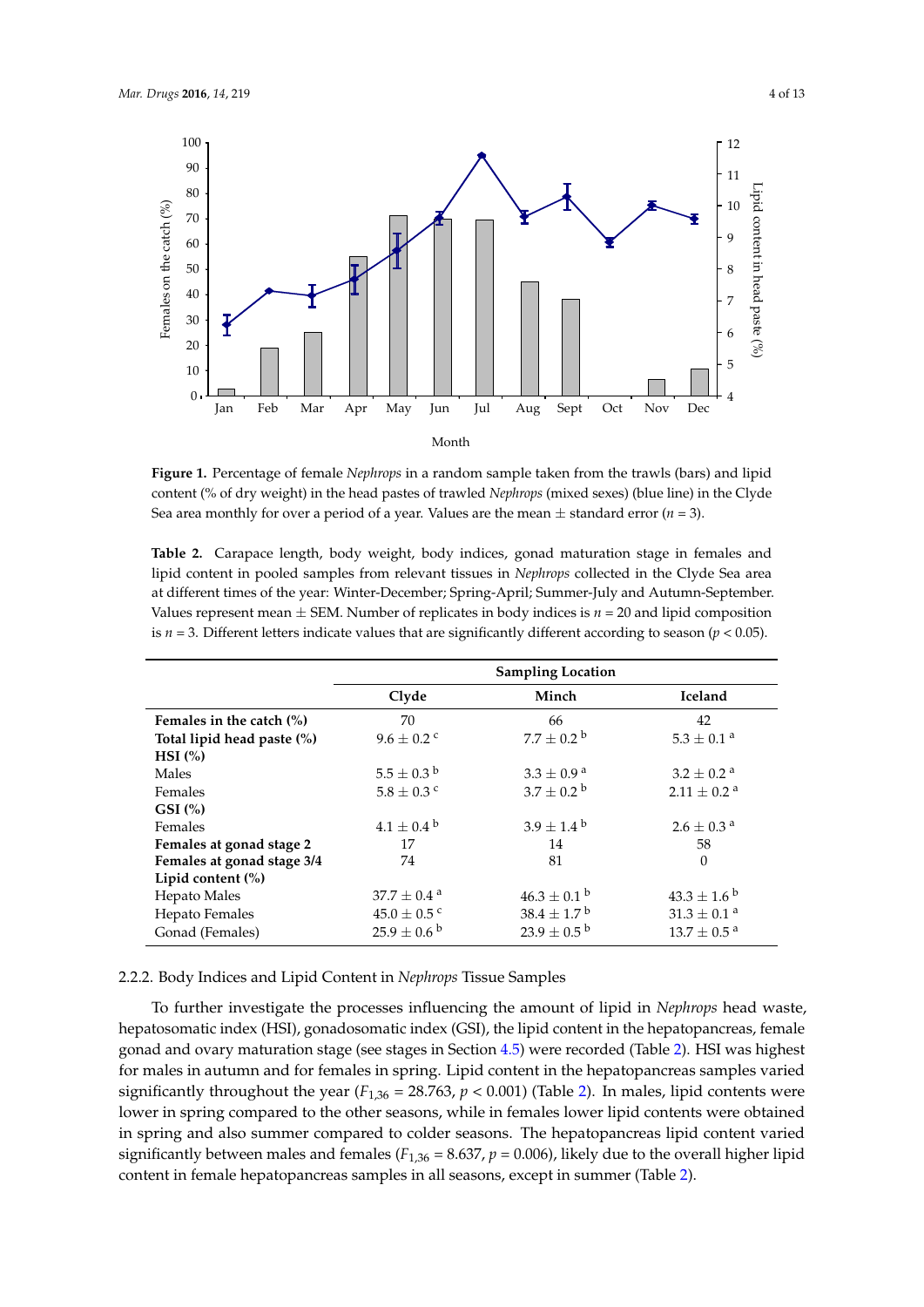## 2.2.3. Fatty Acid Composition in *Nephrops* Head Waste

The fatty acid composition of head waste at different times of the year from the Clyde Sea area is presented in Table [3.](#page-6-0) Total monounsaturated fatty acids (MUFAs) accounted for approximately 40% of *Nephrops* head waste oils, while total PUFAs accounted for approximately 35% of the total fatty acids. The *n*-3 PUFAs content in the oil varied significantly depending on the time of the year (*F*3,4 = 13.144, *p* = 0.015) with the highest concentrations of *n*-3 PUFAs, in particular 20:5*n*-3 (EPA, 15.5%) and 22:6*n*-3 (DHA, 8.4%), recorded in summer. DHA did not exhibit significant seasonal variation ( $F_{3,4} = 1.8997$ ,  $p = 0.271$ ), whereas EPA was significantly higher in the summer (10.5% and 15.5% in winter and summer, respectively) ( $F_{3,4} = 7.5943$ ,  $p = 0.040$ ).

| Fatty Acid (%)         | Winter  | Spring  | Summer    | Autumn  |
|------------------------|---------|---------|-----------|---------|
| 14:0                   | 1.1     | 1.4     | 1.6       | 1.7     |
| 15:0                   | 0.7     | 0.6     | 0.6       | 0.6     |
| 16:0                   | 12.5    | 12.1    | 12.6      | 13.6    |
| 18:0                   | $4.2\,$ | 3.8     | 3.9       | 4.1     |
| 19:0                   | 0.2     | 0.2     | 0.2       | 0.2     |
| 20:0                   | 0.4     | 0.4     | 0.2       | 0.4     |
| 22:0                   | 0.1     | 0.4     | n.d.      | 0.4     |
| <b>Total saturated</b> | 22.9    | 22.2    | 22.0      | 24.4    |
| $16:1n-9$              | 0.2     | 0.2     | 0.3       | 0.3     |
| $16:1n-7$              | 5.6     | 6.6     | 7.3       | 6.2     |
| 17:1                   | 0.8     | 0.6     | 0.6       | 0.6     |
| $18:1n-9$              | 14.8    | 13.3    | 13.0      | 13.0    |
| $18:1n - 7$            | 8.3     | 7.8     | 7.8       | 8.3     |
| 19:1                   | 0.3     | 0.4     | 0.4       | 0.4     |
| $20:1n-11$             | 4.1     | 3.1     | 3.4       | 3.1     |
| $20:1n-9$              | 3.8     | 3.1     | 2.6       | 3.1     |
| $20:1n-7$              | 5.7     | 4.5     | 4.5       | 4.2     |
| $22:1n-11$             | $1.0\,$ | 1.2     | 0.5       | 0.9     |
| $22:1n-9$              | 0.6     | 0.7     | 0.5       | 0.9     |
| $22:1n-7$              | 1.3     | 1.0     | $0.8\,$   | 1.0     |
| Total monounsaturated  | 46.5    | 42.4    | 41.8      | 42.1    |
| $18:2n-6$              | 0.7     | 0.7     | 0.8       | 0.9     |
| $18:3n-6$              | 0.2     | 0.2     | 0.1       | n.d.    |
| $20:2n-6$              | $1.2\,$ | $1.1\,$ | $1.0\,$   | $1.0\,$ |
| $20:3n-6$              | 0.2     | 0.1     | 0.1       | 0.2     |
| $20:4n-6$              | $4.0\,$ | 3.8     | 3.8       | 3.4     |
| $22:4n-6$              | 0.7     | 0.6     | 0.8       | $0.8\,$ |
| $22:5n-6$              | 0.6     | 0.5     | 0.4       | 0.5     |
| Total $n-6$ PUFA       | 7.6     | 7.0     | $\bf 7.1$ | 6.7     |
| $18:3n-3$              | 0.2     | 0.2     | 0.2       | 0.3     |
| $18:4n-3$              | 0.3     | $0.7\,$ | $0.8\,$   | $0.7\,$ |
| $20:3n-3$              | $0.2\,$ | 0.2     | 0.2       | 0.2     |
| $20:4n-3$              | 0.3     | 0.4     | $0.4\,$   | 0.4     |
| $20:5n-3$              | 10.5    | 13.9    | 15.5      | 13.1    |
| $22:5n-3$              | 1.8     | 1.7     | 2.1       | 2.0     |
| $22:6n-3$              | 8.5     | 9.6     | 8.4       | 8.5     |
| Total n-3 PUFA         | 21.7    | 26.5    | 27.6      | 25.2    |

<span id="page-6-0"></span>**Table 3.** Fatty acid composition (% of total fatty acids) in oil extracted from *Nephrops* head waste sampled from the Clyde Sea area at different times of the year; n.d. not detected.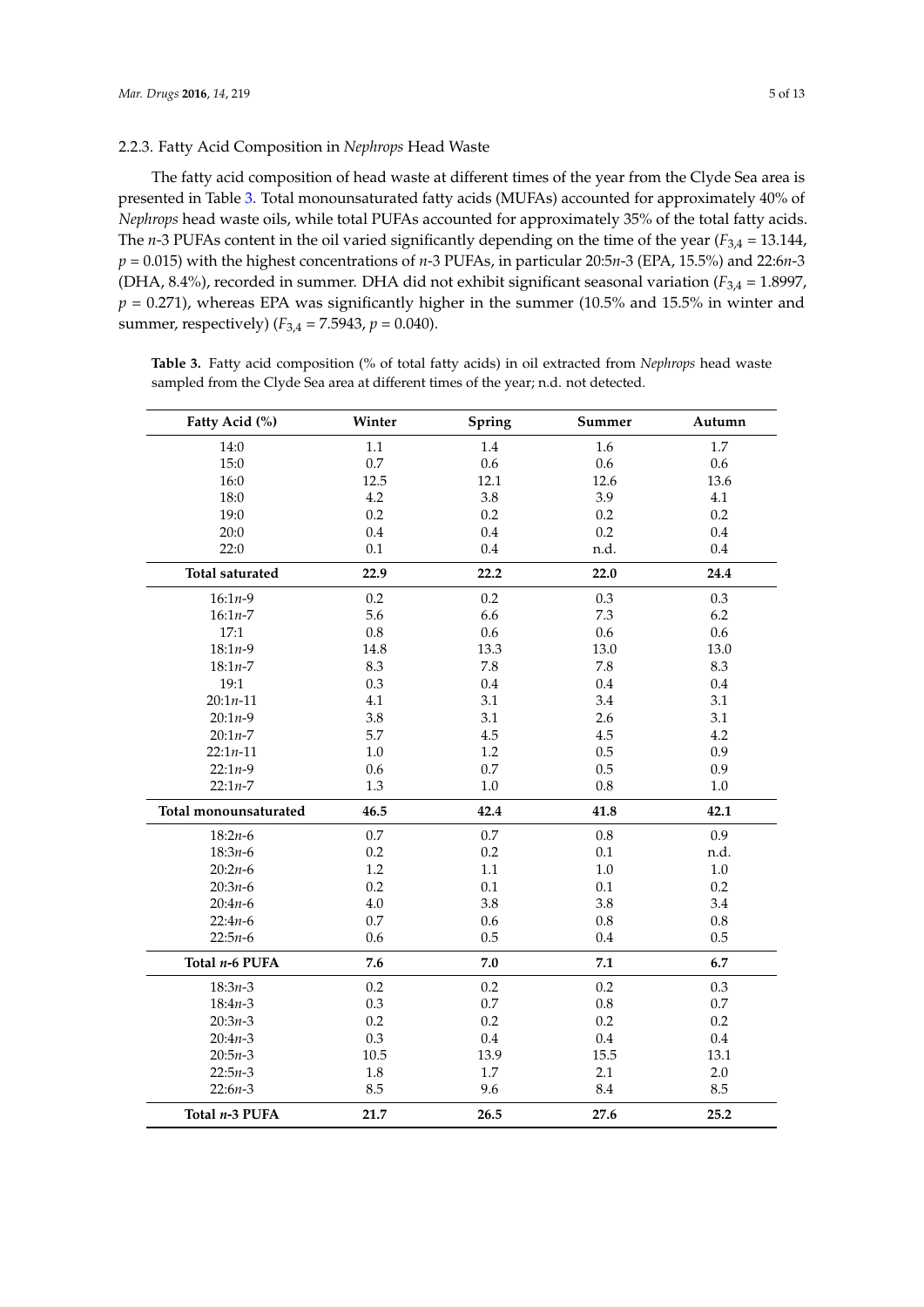#### *2.3. Comparison of Lipid Class and Fatty Acid Composition between Nephrops Head Waste and Krill Oil*

The nutritional quality of *Nephrops* head waste oil was then compared to the commercially valuable oil from the krill species *E. superba*. Lipid class and fatty acid composition according to lipid classes of *Nephrops* head waste samples and krill oil samples were analysed. *Nephrops* head waste samples used for this analysis were collected from the Clyde Sea area during the summer when lipid content is at its highest. Similar to the values obtained in samples from the seasonal trial, *Nephrops* head waste collected by commercial processing contained 10.7% total lipid. Regarding lipid class composition of *Nephrops* oil, similar percentages of total neutral (68.2%) and polar (31.8%) lipids were obtained when compared with krill oil (Table [4\)](#page-7-0). Within the neutral lipids, TAG was the most abundant fraction in both oils (Table [4\)](#page-7-0). Within the polar lipids, phosphatidylcholine (PC) was found to be the most abundant polar lipid class in both *Nephrops* head waste and krill oils (Table [4\)](#page-7-0). Strong differences were found between *Nephrops* head waste oil and krill oil when comparing the fatty acid profiles of the lipid class fractions (Table [5\)](#page-8-0). In the neutral lipids, krill oil contained 45.1% and 42.5% of total fatty acids as saturated and monounsaturated fatty acids, respectively (Table [5\)](#page-8-0), with relatively low levels of both *n*-6 and *n*-3 PUFAs (11.1%). While the neutral lipids from *Nephrops* oil contained similar levels of monounsaturated fatty acids (45.5%) to krill oil, it contained lower levels of saturated fatty acids (21.3%) and higher levels of PUFAs (32.5%). In particular, both EPA (15.0% of total neutral lipids) and DHA (8.3%) were the most abundant PUFA within the neutral lipids from *Nephrops* head oil (Table [5\)](#page-8-0). Within the polar lipids, both *Nephrops* and krill oils contained similar levels of saturated fatty acids (21.3% and 26.5%, respectively), although *Nephrops* oil had relatively higher levels of monounsaturated fatty acids (30.0%) compared to krill oil (19.3%). Polar lipids from both oils contained PUFA and *n*-3 PUFA in particular, as the most abundant type of fatty acids. Both EPA and DHA showed the highest contents in both oils' polar lipids, with slightly higher levels found in the krill oil (26.1% and 20.8%, respectively) compared to the *Nephrops* oil (22.0% and 15.4%, respectively) (Table [5\)](#page-8-0).

| Lipid Class (% Total Lipid)                        | <b>Nephrops</b>  | Krill            |
|----------------------------------------------------|------------------|------------------|
| Sterol esters                                      | $3.85 \pm 0.01$  | $5.60 \pm 0.55$  |
| Triacylglycerols                                   | $33.93 \pm 2.52$ | $37.99 \pm 1.77$ |
| Free fatty acids                                   | $14.99 \pm 0.43$ | $9.90 \pm 0.44$  |
| Cholesterol/sterols                                | $14.89 \pm 0.89$ | $10.53 \pm 0.58$ |
| Unknown neutral lipid ¶                            | $0.57 \pm 0.17$  | $3.48 \pm 0.11$  |
| Total neutral lipids                               | $68.23 \pm 1.01$ | 67.49 $\pm$ 0.30 |
| Monogalactosyldiacylglycerols                      | n.d.             | n.d.             |
| Unknown glycolipid                                 | n.d.             | n.d.             |
| Digalactosyldiacylglycerols                        | n.d.             | n.d.             |
| Unknown polar lipid *                              | n.d.             | $1.22 \pm 0.05$  |
| Phosphatidylethanolamine                           | $7.42 \pm 0.05$  | $6.70 \pm 0.11$  |
| Phosphatidic acid/Phosphatidylglycerol/cardiolipin | $1.50 \pm 0.06$  | $1.52 \pm 0.18$  |
| Phosphatidylinositol                               | $2.42 \pm 0.03$  | $1.29 \pm 0.11$  |
| Phosphatidylserine                                 | $2.65 \pm 0.20$  | $0.90 \pm 0.17$  |
| Phosphatidylcholine                                | $14.04 \pm 0.76$ | $18.01 \pm 0.72$ |
| Sphingomyelin                                      | $1.15 \pm 0.18$  | n.d.             |
| Lysophosphatidylcholine                            | $1.11 \pm 0.15$  | $2.49 \pm 0.26$  |
| Pigmented material                                 | $1.48 \pm 0.06$  | $0.39 \pm 0.13$  |
| Total polar lipids                                 | $31.77 \pm 1.01$ | $32.51 \pm 0.30$ |

<span id="page-7-0"></span>**Table 4.** Lipid class (% of total lipid) in oil extracted from *Nephrops* head waste from the Clyde Sea area (summer sample) compared to oil extracted from commercially available krill. Values represent mean  $\pm$  SEM (*n* = 3 *Nephrops* and *n* = 2 krill); n.d. not detected.

\* Possibly Sulfolipid; ¶ Possibly diacylglycerol.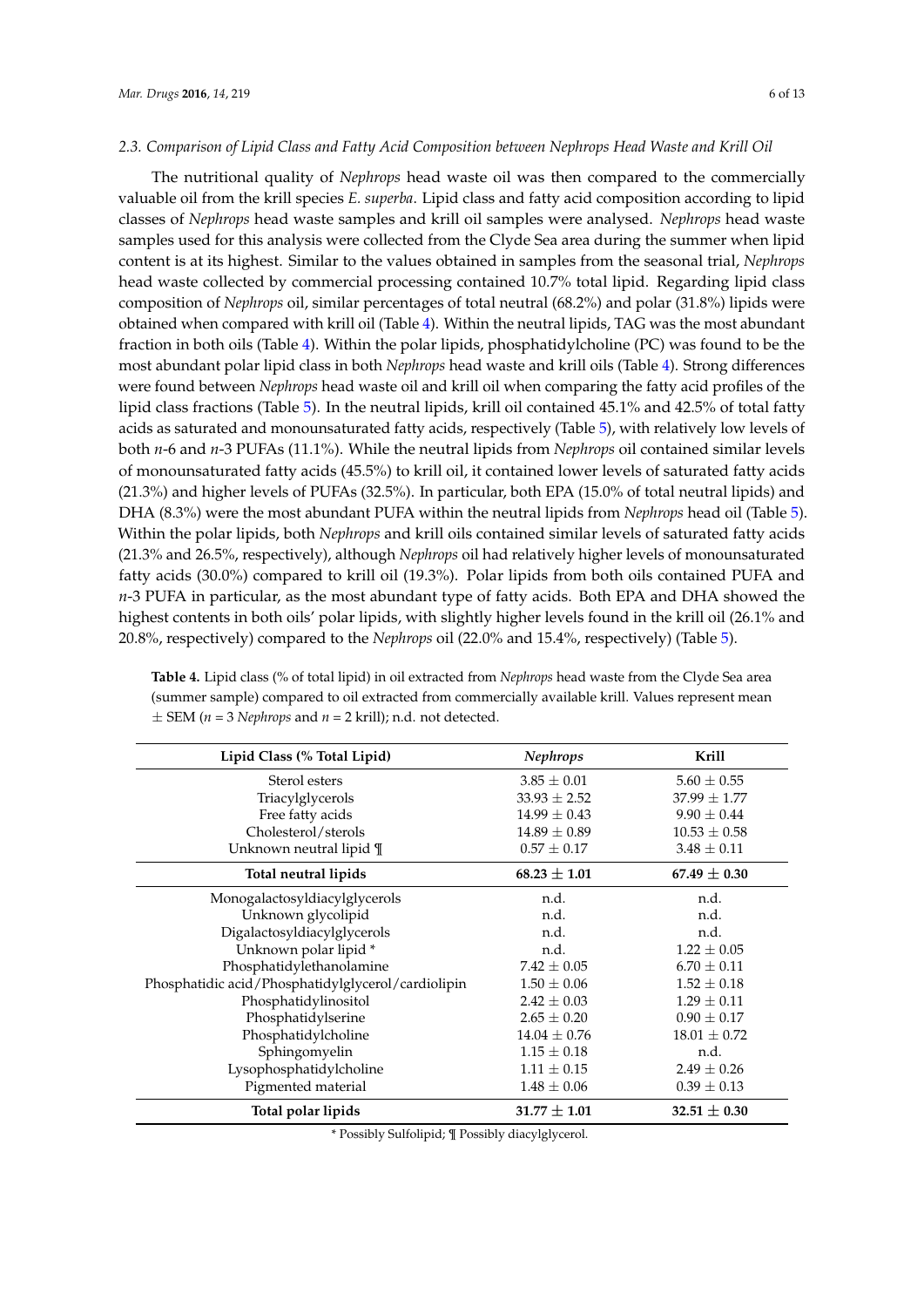**Fatty Acid (%)** 

| Acid $(\% )$ | <b>Neutral Lipids</b> |       | Polar Lipids |       |
|--------------|-----------------------|-------|--------------|-------|
|              | <b>Nephrops</b>       | Krill | Nephrops     | Krill |
| 14:0         | 3.3                   | 18.7  | $1.0\,$      | 2.2   |
| 15:0         | 0.7                   | 0.6   | 0.6          | 0.4   |
| 16:0         | 12.7                  | 23.7  | 12.6         | 21.8  |
| 18:0         | 3.4                   | 1.8   | 6.2          | 1.6   |
| 19:0         | 0.5                   | n.d.  | 0.2          | 0.2   |
| 20:0         | 0.3                   | 0.2   | 0.3          | n.d.  |
| 22:0         | 0.2                   | n.d.  | n.d.         | 0.2   |
| saturated    | 21.3                  | 45.1  | 21.3         | 26.5  |
| $5:1n-9$     | 0.4                   | 1.0   | 0.8          | 0.2   |
| $5:1n-7$     | 9.6                   | 12.5  | 5.3          | 1.9   |
| 17:1         | 0.5                   | 0.4   | 0.5          | 0.2   |
| $3:1n-9$     | 13.1                  | 18.3  | 11.7         | 7.9   |
| $3:1n-7$     | 7.2                   | 8.1   | 5.7          | 6.8   |
| 19:1         | 0.4                   | n.d.  | 0.3          | n.d.  |
| : $1n-11$    | 3.3                   | n.d.  | 1.3          | n.d.  |
|              |                       |       |              |       |

<span id="page-8-0"></span>**Table 5.** Fatty acid composition according to lipid classes (% of total lipid class) in oil extracted from *Nephrops* head waste from the Clyde Sea area (summer sample) compared to oil extracted from commercially available krill; n.d. not det

## 19:0 0.5 n.d. 0.2 0.2 20:0 0.3 0.2 0.3 n.d. 22:0 0.2 n.d. n.d. 0.2 Total saturated 21.3 16:1*n*-9 0.4 1.0 0.8 0.2 16:1*n*-7 9.6 12.5 5.3 1.9 17:1 0.5 0.4 0.5 0.2 18:1*n*-9 13.1 18.3 11.7 7.9 18:1*n*-7 7.2 8.1 5.7 6.8 19:1 0.4 n.d. 0.3 n.d. 20:1*n*-11 3.3 n.d. 1.3 n.d. 20:1*n*-9 3.2 1.4 2.1 0.6 20:1*n*-7 4.6 0.5 2.0 0.2 22:1*n*-11 2.0 n.d. 0.4 n.d. 22:1*n*-9 0.9 0.4 n.d. 1.0 24:1*n*-9 0.3 n.d. n.d. 0.4 **Total monounsaturated 45.5 42.5 30.0 19.3** 18:2*n*-6 1.1 1.3 1.2 2.3 18:3*n*-6 0.2 0.2 0.3 n.d. 20:2*n*-6 1.0 n.d. 0.8 n.d. 20:3*n*-6 0.2 n.d. n.d. n.d. 20:4*n*-6 2.5 0.1 4.0 1.0 22:4*n*-6 0.5 n.d. 0.5 0.2 22:5*n*-6 0.4 n.d. 0.3 0.7 **Total** *n***-6 PUFA** 5.9 1.7 7.1 4.1 18:3*n*-3 0.3 0.5 0.4 1.0 18:4*n*-3 0.9 2.1 0.8 1.5 20:3*n*-3 0.2 n.d. n.d. n.d. 20:4*n*-3 0.4 0.4 0.1 0.4 0.4 20:5*n*-3 15.0 4.3 22.0 26.1 22:5*n*-3 1.4 0.1 2.1 n.d. 22:6*n*-3 8.3 2.3 15.4 20.8 **Total** *n***-3 PUFA 26.6 9.4 41.3 49.8**

## **3. Discussion**

Given recent amendments to the Common Fisheries Policy made by the European Union [\[3\]](#page-12-2), innovative approaches to the utilisation of fisheries discards and waste are urgently needed. In the UK, approximately 25,000 tonnes of *Nephrops* are landed each year, with 45% of this catch weight (11,000 tonnes) destined to the scampi market. This results in nearly 6500 tonnes of wasted heads per year in the UK fishery alone, as the head portion accounts for 2/3 of body weight [\[15\]](#page-13-7). In the present study, we analysed the amount and composition of the lipid that could be extracted from wasted *Nephrops* heads, which are currently disposed of after tailing procedures at sea. As shown in this study, this wasted *Nephrops* head material contains significant amounts of lipid (ranging from 6% to 11.5% lipid on a dry weight basis). These values are lower than those reported in some other crustacean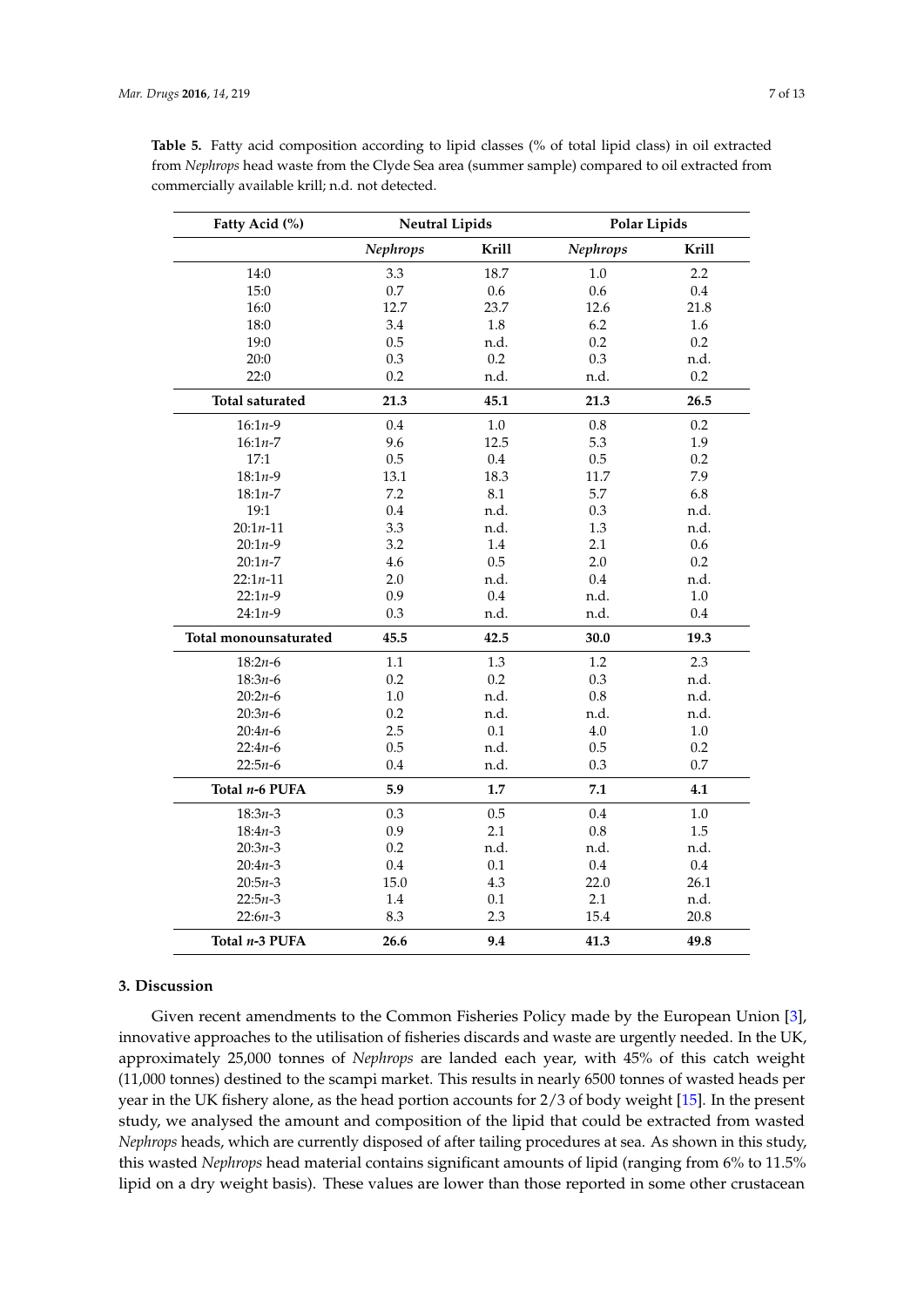species such as krill (12%–50% lipid dry weight) [\[6\]](#page-12-5) but higher than the lipid content reported in other shell-rich wastes such as Northern shrimp shells (<1% lipid dry weight) [\[16\]](#page-13-8). The economic viability of extracting such oil should therefore now be evaluated. From a natural resource perspective, previous studies have indicated that the lipid content of krill can vary considerably depending on species, age and time between capture and freezing [\[17\]](#page-13-9). We therefore aimed to uncover the particular variables that account for variation in the lipid content of *Nephrops.*

Geographical differences play a prominent role in the amount of lipid that could be extracted from *Nephrops* head waste. In the June *Nephrops* sampling, females comprised 70% of the catch in the Clyde Sea area but only 40% of the catch in Iceland. Ovaries from those females sampled in Iceland were shown to be at an earlier maturation stage, possibly indicating a delay in female emergence, food availability and gonad maturation. In addition, cold-water *Nephrops* around Iceland have been found to breed on a biennial cycle, unlike the annual cycle in more southern locations like Scotland [\[18,](#page-13-10)[19\]](#page-13-11). From these data, it is not possible to eliminate any of these factors as only one sampling could be performed. However, through the data from the Clyde Sea area, it is clear that the female body concentration of lipid will peak in summer months, likely due to the fact that they maximise storage of lipids in their hepatopancreas and maintain high percentages of lipid in a larger gonad at this time of the year.

The amount of lipid in *Nephrops* head paste also showed a strong seasonal pattern, with percentages ranging from 6.2%  $\pm$  0.3% in January to 11.5%  $\pm$  0.4% in July (dry basis). This seasonality in the amount of lipid extracted has also been observed in other crustacean sources such as North Atlantic krill [\[20\]](#page-13-12). This pattern can be explained, as shown in the present study, by several factors. Firstly, the seasonality of spawning and moulting in *Nephrops* females has previously been described for different regions in Scotland [\[2,](#page-12-1)[21,](#page-13-13)[22\]](#page-13-14). In the Clyde Sea area, females tend to emerge from their burrows to moult and mate in early summer and are therefore more prevalent in the catches during the summer months [\[14,](#page-13-6)[23\]](#page-13-15). This pattern was also observed in the sampling performed in the present study: females became more predominant (>50%) in the trawl catches from April to July and decreased afterwards to become very low during the winter months (November to March). However, the amount of lipids in *Nephrops* head paste cannot be explained solely by the emergence of females since lipid percentage in the head paste peaked in July, which is approximately two/three months after the emergence of females, which started in spring (April). Changes in the weight and lipid content of the soft tissues present in the cephalothorax may also have been involved. GSI increased from 2.9% in spring to 6.4% in the summer with a concomitant increase in the lipid content in the hepatopancreas, although not for HSI, for both males and females. Similar trends in the lipid percentage, HSI and GSI and in the hepatopancreas have been reported in other studies [\[5\]](#page-12-4). While in general GSI has been shown to clearly change seasonally in relation to the maturation state of the female gonads [\[5](#page-12-4)[,24\]](#page-13-16), HSI and the percentage of lipid in the hepatopancreas has been shown to be more variable. For instance, in some studies [\[25\]](#page-13-17) lipid content in the hepatopancreas has been reported not to change significantly with season, while in other studies conducted in the Clyde Sea area [\[26\]](#page-13-18) the lowest levels were obtained in the spring, which is similar to the present study. The earlier increase in HSI observed in females should then be explained by an increase in other constituents, such as water content [\[23\]](#page-13-15) rather than an increase in lipid content. Interestingly, we also observed seasonality in the content of (*n*-3) PUFA in *Nephrops* paste, with samples collected in summer having higher contents of EPA (DHA remained fairly constant) compared to those from winter. Considering the herein observed prevalence of sexually mature females during summer, it is reasonable to suggest that the observed increase of EPA during summer is likely due to an accumulation of EPA in female gonads for reproductive purposes, consistent with this essential fatty acid being regarded as playing a pivotal role in crustacean reproductive physiology [\[27\]](#page-13-19).

Lipid extracted from *Nephrops* exhibited high levels of (*n*-3) PUFAs, which represent some of the most valuable components in krill oil. Krill oil and its associated products have become the basis of a valuable industry [\[6,](#page-12-5)[28\]](#page-13-20). Studies indicate that (*n*-3) PUFAs account for approximately 20%–25% of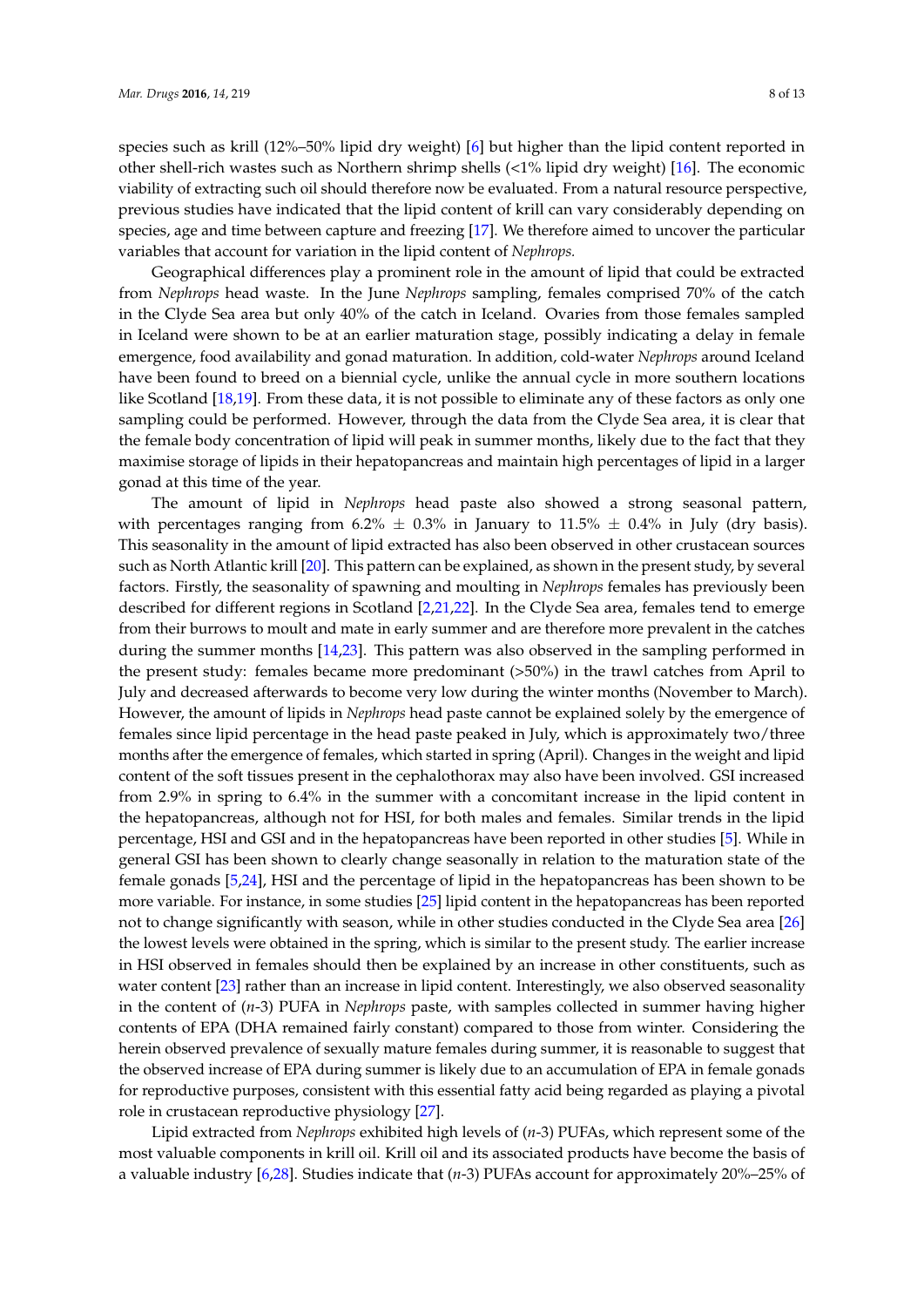the total fatty acids in krill oil, which is comparable to values obtained in this study for both krill and *Nephrops* head waste oil (approximately 23%) [\[29\]](#page-14-0). The primary advantage of krill oil over fish oil is its enhanced absorption, which has been attributed to the fact that in krill oil the *n*-3 PUFAs are mainly incorporated into phospholipids (PL) rather than triacylglycerols (TAG) [\[30\]](#page-14-1). In the present study, we observed that the incorporation of fatty acids such as DHA and EPA into the polar lipid fraction is a unique feature of krill oil, as in *Nephrops* oil *n*-3 PUFAs were also substantially represented in the neutral fraction.

In conclusion, using various analytical methods, the amount and composition of the oil that can be obtained from *Nephrops* head waste has been determined. The amount and composition of the extracted lipid varies considerably with the geographic location of fishing grounds and with season. The biological basis for these variations is a combination of seasonal changes in the sex ratios of the catches, the size of the female gonad and the composition of the hepatopancreas. These results highlight the importance in understanding sources of variability in order to develop a cost-effective harvesting strategy that maximises yields of useful compounds from any natural resource. Results indicate that the extraction of lipid from *Nephrops* wasted heads, especially during the summer months, could provide an alternative source of income for the fishery, increase its sustainability and meet suggested future requirements on discards within the Common Fisheries Policy reforms in the European Union. Further work to assess the economic feasibility of such a process, in combination with the extraction of other compounds in an industrial setting, would now be needed.

#### **4. Materials and Methods**

## <span id="page-10-0"></span>*4.1. Geographic Variation in Catch Composition and Lipid Content in Nephrops Head Waste*

During the month of June, *Nephrops* from three common fishing grounds were collected by otter trawl using 70 mm nets. These locations were (1) a transect located in the Clyde Sea area, in the Largs-Fairlie Channel (55'51.351 N/4'54.424 W to 55'48.979 N/4'54.055 W) (2) a transect from the Minch, off Stornoway in Northern Scotland (58'02.716 N/6'15.249 W to 57'57.195 N/6'15.742 W) and (3) a transect from the area of Háfadypí to the west of Heimaey, Iceland (63'15.817 N/20'01.242 W to  $63'18.312$  N/19'57.359 W).

## *4.2. Seasonality Variation in Nephrops Head Waste in the Clyde Sea Area*

*Nephrops* specimens used to determine seasonal variations were caught by otter trawl using 70 mm nets on a fishing ground off the west coast of Scotland, in the Clyde Sea area transect detailed above. Sampling was conducted monthly for a one-year period by the research vessel RV Aplysia from the UMBSM research station.

## *4.3. Initial Sample Processing and Transport of Samples*

During all *Nephrops* collections, once the trawl nets were emptied onto the deck, *Nephrops* were separated from the catch and a random grab sample of 70 *Nephrops* with a carapace length (CL) <40 mm was taken for use in the studies of head waste lipid composition. Lobsters with a CL >40 mm would be commonly sold as whole animals, rather than being "tailed", so were not used in this study [\[15\]](#page-13-7). Furthermore, 20 males and 20 females were also selected for use in analyses of individual body organs (hepatopancreas and female ovary studies). Following sorting, all samples were washed with running seawater, declawed, and placed on ice (Clyde Sea area) or frozen (samples from the Minch and Iceland) for transport back to the University of Glasgow.

## <span id="page-10-1"></span>*4.4. Comparison of Nephrops Head Waste Oil versus Oil Extracted from Krill*

In order to characterise the nutritional composition and potential use of *Nephrops* head waste as a source material for high value oil, samples of *Nephrops* head waste were compared to the oil extracted from krill, which has a recognised value. *Nephrops* head waste was collected from a *Nephrops* processing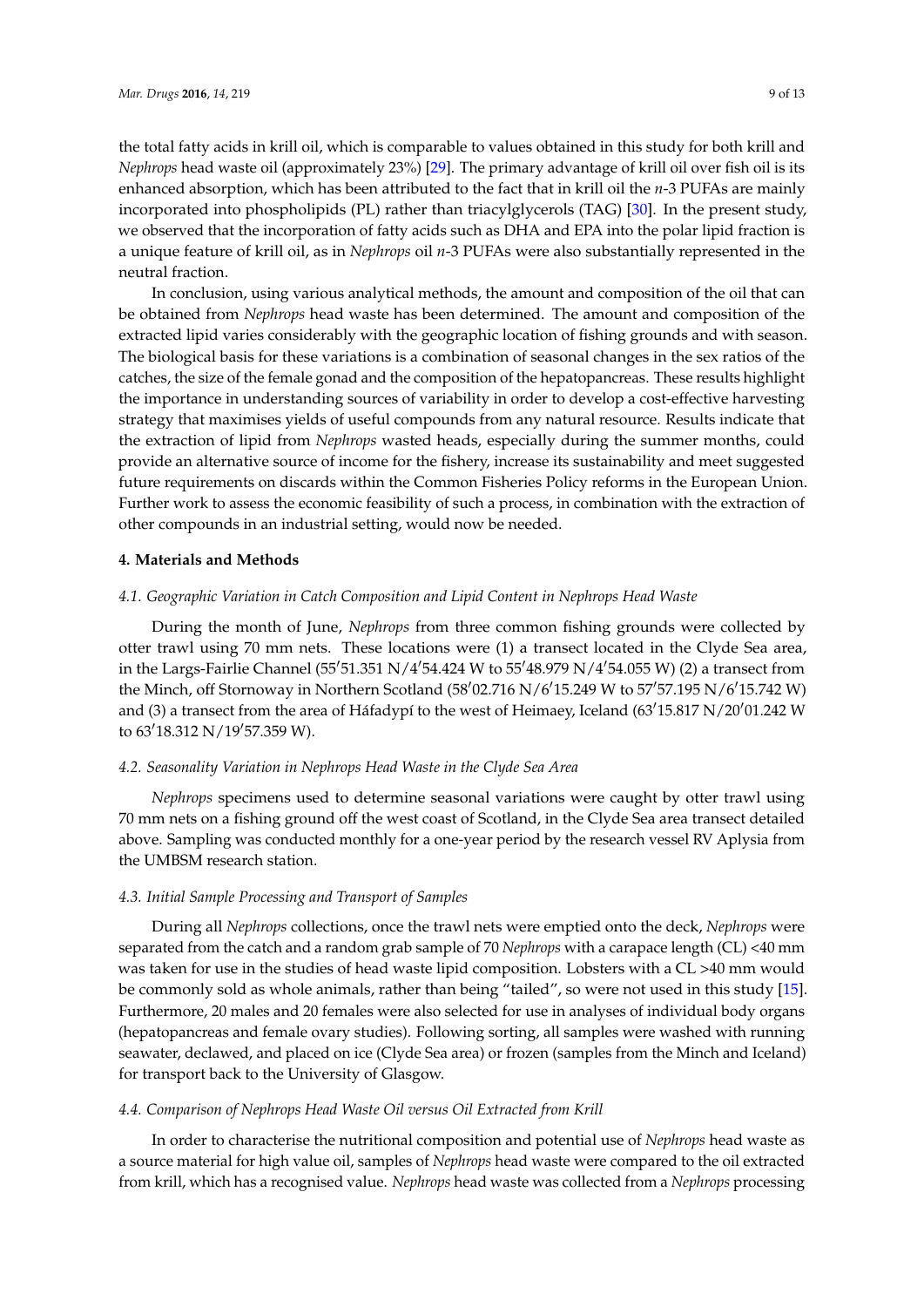plant, Angelbond Ltd. (Glasgow, UK), which sources its specimens from vessels operating in the Clyde Sea area. Three independent samples were collected directly from the processing plant over the months of June and July. From each sample *Nephrops* head paste was generated from approximately 70 animals (mean CL 31.4 mm) as explained in Section [4.5.](#page-11-0) For comparison, krill paste was obtained from Tharos (Santiago, Chile) and processed in the same way.

## <span id="page-11-0"></span>*4.5. Head Waste and Tissue Sample Preparation*

From each random grab sample of *Nephrops*, approximately 70 animals were used to generate a head homogenate or "paste" sample, equivalent to other commercial head waste products [\[15\]](#page-13-7). The sex of each animal in this random sub-sample was recorded and used to calculate the female sex ratio of the trawls in each month. Head waste containing the entire cephalothorax, including walking legs, eyes and all internal organs (including the hepatopancreas and gonads) was blended to create a fine paste using a knife-mill (Grindomix GM 200, Retsch, UK). The resulting head paste was placed in a container and frozen at −25 ◦C.

Hepatopancreas and female gonad tissues were dissected from the 20 male and 20 female *Nephrops*. Each individual was weighed (without claws) to determine the body weight. For both male and female *Nephrops* samples, the hepatopancreas tissue was collected and weighed. The hepatopancreas tissue was pooled together by sex and frozen at −25 °C. For each female sample, the ovaries were collected and weighted. The stage of maturation was then recorded following the scale used by Farmer [\[31\]](#page-14-2), which is based on the ovary colour (stage 0: white ovary, not yet sexually mature or have gone under resorption postmoult; stage 1: cream ovary, initial oocyte development; stage 2: pale green ovary, intermediate oocyte development; stage 3/4: dark green ovary, maximum oocyte development and stage 5: mottled green/cream ovary almost spent). The ovaries from all of the female samples collected were then pooled and frozen at −25 °C. From these data, the hepatosomatic index (HSI) and the gonadosomatic index (GSI) were calculated using the following formulas:

$$
HSI = \frac{\text{Hepatopanceras wet weight (g)}}{\text{Body wet weight (g)}} \times 100
$$

$$
GSI = \frac{\text{Ovaries wet weight (g)}}{\text{Body wet weight (g)}} \times 100
$$

## *4.6. Total Lipid Extraction and Lipid Class Analysis*

All chemicals except otherwise stated were from Fisher Scientific, Loughborough, UK. Total lipids from *Nephrops* head waste paste, krill paste and tissue samples collected from trials detailed in Sections [4.1](#page-10-0)[–4.4](#page-10-1) were extracted according to the Folch extraction method [\[32\]](#page-14-3). Prior to extraction, head paste, hepatopancreas, and female gonad samples were freeze-dried. Extracted lipids were then resuspended in chloroform: methanol (2:1, *v*/*v*) with butylated hydroxytoluene (BHT) (Sigma-Aldrich, Dorset, UK) (0.01%, *w*/*v*) to a final concentration of 10 mg·mL−<sup>1</sup> and frozen at −25 ◦C until further use. Three replicate lipid extractions were performed on each pooled *Nephrops* head and krill pastes and tissue samples.

Lipid classes were separated for either preparative or analytical purposes. For preparative purposes, total lipids were loaded onto 20 cm  $\times$  20 cm thin-layer chromatography plates (Merck, Darmstadt, Germany) and eluted with a solvent mixture composed of isohexane:diethyl ether:glacial acetic acid (80:20:1, *v*/*v*/*v*). After visualizing with 2.7 dichlorofluorescein total neutral and total polar lipids were recovered by eluting the scrapped off silica in chloroform: methanol (2:1, *v*/*v*) until further use for fatty acid analysis (Section [4.7\)](#page-12-6). Lipid class analyses were determined in total lipid samples using high-performance thin-layer chromatography (HPTLC) as described in [\[33\]](#page-14-4). Lipid classes were visualised by charring at 160 °C for 15 min after spraying with  $3\%$  ( $w/v$ ) aqueous cupric acetate containing 8% of phosphoric acid and quantified by densitometry using a CAMAG-3 TLC Scanner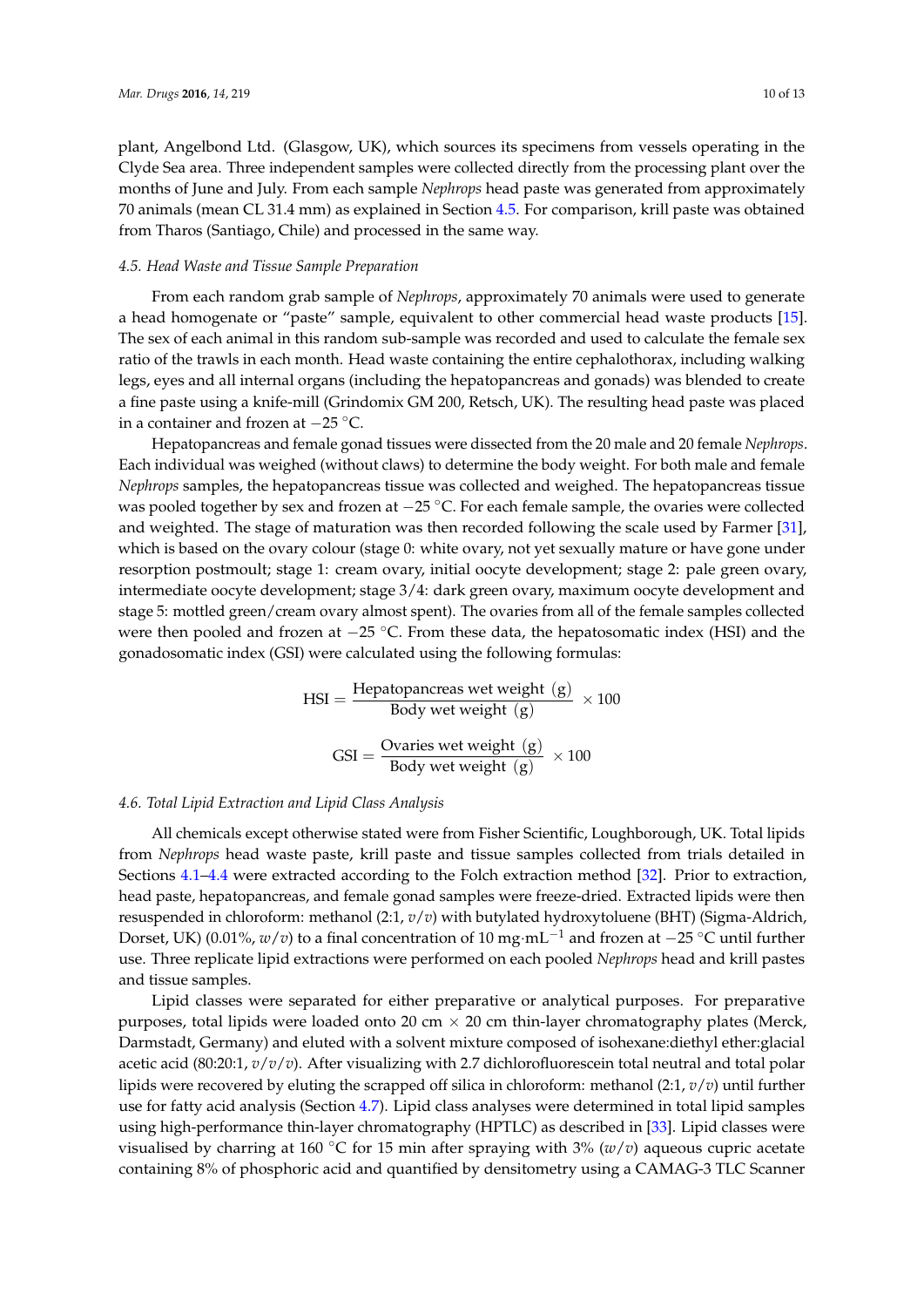(Version Firmware 1.14.16; CAMAG, Muttenz, Switzerland) with winCATS Planar Chromatography Manager. Identification of individual classes was confirmed by comparing Rf values of known standards run alongside samples.

## <span id="page-12-6"></span>*4.7. Fatty Acid Analysis: FAME Preparation and Gas Chromatography*

Fatty acid methyl esters (FAMEs) from total lipid or total neutral and polar lipid fractions were prepared by acid-catalised transesterification of total lipid according to the method of Christie [\[34\]](#page-14-5). FAMEs were separated and quantified by a GLC (Fisons GC-8160, Thermo Scientific, Milan, Italy) equipped with a 30 mm  $\times$  0.32 mm i.d.  $\times$  0.25 µm ZB-wax column (Phenomenex, Cheshire, UK), fitted with "on column" injection and flame ionisation detection. Hydrogen was used as the carrier gas and temperature programming was from 50 to 150 °C increasing at 40 °C·min<sup>-1</sup>, followed by a gradient of 2 °C·min<sup>-1</sup> to a final temperature of 230 °C. Individual FAMEs were identified by comparison with known standards (Supelco 37 FAME mix, Sigma-Aldrich Ltd., Poole, UK) and published data [\[33\]](#page-14-4). Data were collected and processed using Chromcard for Windows Version 1.19 (Thermoquest Italia SpA, Milan, Italy).

## *4.8. Statistical Analysis*

Results are presented as mean and standard error of the mean (SEM) (body indices *n* = 20; lipid analysis *n* = 3). Seasonal variation in the HSI, GSI, percentage of lipid, and total lipid content of the tissues were assessed using generalised linear models (GLMs) in the statistical software R version 2.15.0 [\[35\]](#page-14-6). GLMs were also performed to determine if differences between male and female HSI, percentage lipid of the hepatopancreas, and total lipid content of the hepatopancreas. The normality, linearity and homogeneity of residuals were confirmed by inspection of residual-fit and quantile-quantile plots. Homogeneity of variances was assessed by Levene's test. Data from seasonal and Geographical variation trials were also compared by one-way analysis of variance (ANOVA), with post hoc comparisons using Tukey's test.  $p < 0.05$  were considered significant.

**Acknowledgments:** This work was supported by Young's Seafood Ltd., grants from the European Fisheries Fund, the "Added Value Seafood, AVS" fund from the Ministry of Icelandic Fisheries and from Research and Enterprise Office in the University of Stirling. The authors are grateful to Angelbond Ltd. for providing samples at no cost to this study.

**Author Contributions:** A.A., H.P., D.M.N., O.M. conceived and designed the experiments; L.E.N., N.F., A.R.J.W. performed the experiments; L.E.N., N.F., J.R.D. analysed the data; all authors contributed to data interpretation and discussion; A.A., L.E.N., O.M. wrote the paper with all others contributing in editing and revision.

**Conflicts of Interest:** The authors declare no conflict of interest.

## **References**

- <span id="page-12-0"></span>1. Barreto, E.; Bailey, N. Fish and shellfish stock. In *Marine Scotland Communications, the Scottish Government*; Marine Scotland, the Scottish Government: Edinburgh, UK, 2015. Available online: [http://www.scotland.](http://www.scotland.gov.uk/Publications/2015) [gov.uk/Publications/2015](http://www.scotland.gov.uk/Publications/2015) (accessed on 9 September 2016).
- <span id="page-12-1"></span>2. Bell, M.C.; Redant, F.; Tuck, I. *Nephrops* species. In *Lobsters: Biology, Management, Aquaculture, and Fisheries*; Phillips, B.F., Ed.; Blackwell Publishing Ltd.: Oxford, UK, 2006; pp. 412–461.
- <span id="page-12-2"></span>3. Department for Environment, Food and Rural Affairs. New Common Fisheries Policy Deal Ends Discards. Available online: <https://www.gov.uk/government/news/new-common-fisheries-policy-deal-ends-discards> (accessed on 9 September 2016).
- <span id="page-12-3"></span>4. Feekings, J.; Bartolino, V.; Madsen, N.; Catchpole, T. Fishery discards: Factors affecting their variability within a demersal trawl fishery. *PLoS ONE* **2012**, *7*, e36409. [\[CrossRef\]](http://dx.doi.org/10.1371/journal.pone.0036409) [\[PubMed\]](http://www.ncbi.nlm.nih.gov/pubmed/22558463)
- <span id="page-12-4"></span>5. Rosa, R.; Nunes, M.L. Changes in organ indices and lipid dynamics during the reproductive cycle of *Aristeus antennatus*, *Parapenaeus longirostris*, and *Nephrops norvegicus* (Decapoda) from the Portuguese south coast. *Crustaceana* **2002**, *75*, 1095–1105. [\[CrossRef\]](http://dx.doi.org/10.1163/156854002763270491)
- <span id="page-12-5"></span>6. Tou, J.C.; Jaczynski, J.; Chen, Y. Krill for human consumption: Nutritional value and potential health benefits. *Nutr. Rev.* **2007**, *65*, 63–77. [\[CrossRef\]](http://dx.doi.org/10.1111/j.1753-4887.2007.tb00283.x) [\[PubMed\]](http://www.ncbi.nlm.nih.gov/pubmed/17345959)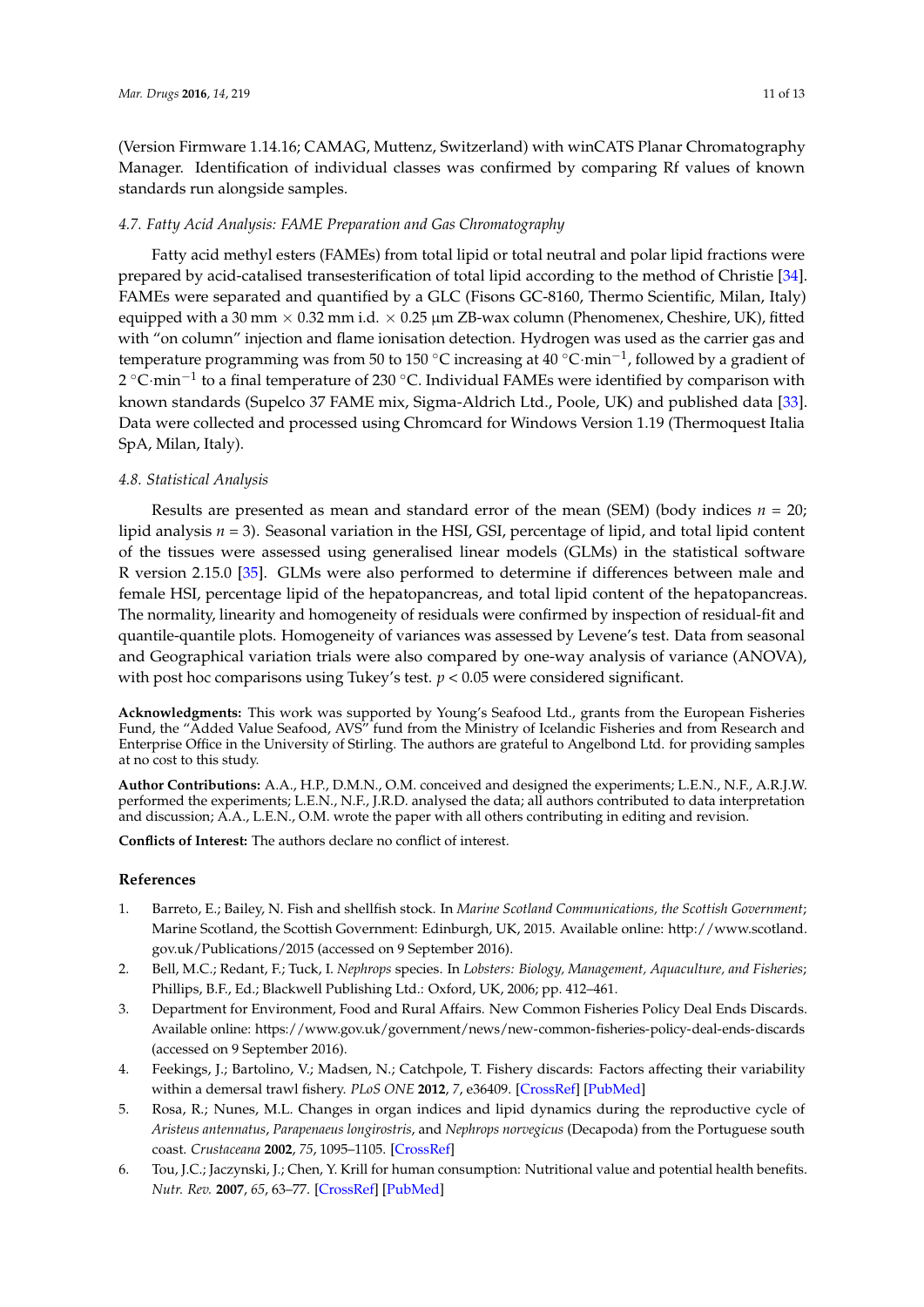- <span id="page-13-0"></span>7. Ulven, S.M.; Kirkhus, B.; Lamglait, A.; Basu, S.; Elind, E.; Haider, T.; Berge, K.; Vik, H.; Pedersen, J.I. Metabolic effects of krill oil are essentially similar to those of fish oil but at a lower dose of EPA and DHA, in healthy volunteers. *Lipids* **2011**, *46*, 37–46. [\[CrossRef\]](http://dx.doi.org/10.1007/s11745-010-3490-4) [\[PubMed\]](http://www.ncbi.nlm.nih.gov/pubmed/21042875)
- <span id="page-13-1"></span>8. Salem, N.J.; Kuratko, C.N. A reexamination of krill oil bioavailability studies. *Lipids Health Dis.* **2014**, *13*. [\[CrossRef\]](http://dx.doi.org/10.1186/1476-511X-13-137) [\[PubMed\]](http://www.ncbi.nlm.nih.gov/pubmed/25156381)
- <span id="page-13-2"></span>9. Ghasenmifard, S.; Turchini, G.M.; Sinclair, A.J. Omega-3 long chain fatty acid "bioavailability": A review of evidence and methodological considerations. *Prog. Lipid Res.* **2014**, *56*, 92–108. [\[CrossRef\]](http://dx.doi.org/10.1016/j.plipres.2014.09.001) [\[PubMed\]](http://www.ncbi.nlm.nih.gov/pubmed/25218856)
- <span id="page-13-3"></span>10. Lemaitre-Delaunay, D.; Pachiaudi, C.; Laville, M.; Pousin, J.; Amstrong, M.; Lagarde, M. Blood compartmental metabolism of docosahexaenoic acid (DHA) in humans after ingestión of a single dose of [13C]DHA in phosphatidylcholine. *J. Lipid Res.* **1999**, *40*, 1867–1874. [\[PubMed\]](http://www.ncbi.nlm.nih.gov/pubmed/10508206)
- <span id="page-13-4"></span>11. Queiros, A.M.; Weetman, A.; McLay, H.A.; Dobby, H. Geographical variation in size at the onset of maturity of male and female Norway lobster *Nephrops norvegicus* (L., Homarida: Decapoda) in Scottish waters. *Fish. Res.* **2013**, *139*, 132–144. [\[CrossRef\]](http://dx.doi.org/10.1016/j.fishres.2012.11.002)
- <span id="page-13-5"></span>12. Chapman, C.J.; Rice, A.L. Some direct observations on the ecology and behavior of the Norway lobster *Nephrops norvegicus*. *Mar. Biol.* **1971**, *10*, 321–329. [\[CrossRef\]](http://dx.doi.org/10.1007/BF00368092)
- 13. Mente, E.; Karapanagiotidis, I.T.; Logothetis, P.; Vafidis, D.; Malandrakis, E.; Neofitou, N.; Exadactylos, A.; Stratakos, A. The reproductive cycle of Norway lobster. *J. Zool.* **2009**, *278*, 324–332. [\[CrossRef\]](http://dx.doi.org/10.1111/j.1469-7998.2009.00579.x)
- <span id="page-13-6"></span>14. Milligan, R.J.; Albalat, A.; Atkinson, R.J.A.; Neil, D.M. The effects of trawling on the physical condition of the Norway lobster *Nephrops norvegicus* in relation to seasonal cycles in the Clyde Sea area. *ICES J. Mar. Sci.* **2009**, *66*, 488–494. [\[CrossRef\]](http://dx.doi.org/10.1093/icesjms/fsp018)
- <span id="page-13-7"></span>15. Krishnapillai, A.M.; Taylor, A.; Morris, A.E.J.; Quantick, P.C. Extraction and purification of hyaluronoglucosidase (EC 3.2.1.35) from Norway lobster (*Nephrops norvegicus*). *Food Chem.* **1999**, *65*, 359–365. [\[CrossRef\]](http://dx.doi.org/10.1016/S0308-8146(98)00233-7)
- <span id="page-13-8"></span>16. Rødde, R.H.; Einbu, A.; Varum, K.M. A seasonal study of the chemical composition and chitin quality of shrimp shells obtained from northern shrimp (*Pandalus borealis*). *Carbohydr. Polym.* **2008**, *71*, 388–393. [\[CrossRef\]](http://dx.doi.org/10.1016/j.carbpol.2007.06.006)
- <span id="page-13-9"></span>17. Kolakowska, A. The influence of sex and maturity stage of krill (*Euphausia superba* Dana) upon the content and composition of its lipids. *Pol. Polar Res.* **1991**, *12*, 73–78.
- <span id="page-13-10"></span>18. Eiríksson, H. On the biennial breeding cycle of *Nephrops* at Iceland and how it relates to the fishery. *ICES CM* **1993**, *K:5*, 1–18.
- <span id="page-13-11"></span>19. Eiríksson, H. Reproductive biology of female Norway lobster, *Nephrops norvegicus* (Linnaeus, 1978) Leach, in Icelandic waters during the period 1960–2010: Comparative overview of distribution areas in the Northeast Atlantic and the Mediterranean. *Adv. Mar. Biol.* **2014**, *68*, 65–210. [\[PubMed\]](http://www.ncbi.nlm.nih.gov/pubmed/24981733)
- <span id="page-13-12"></span>20. Saether, O.; Ellingsen, T.E.; Mohr, V. Lipids of North Atlantic krill. *J. Lipid Res.* **1986**, *27*, 274–285. [\[PubMed\]](http://www.ncbi.nlm.nih.gov/pubmed/3734626)
- <span id="page-13-13"></span>21. Chapman, C.J. Ecology of juvenile and adult *Nephrops*. In *The Biology and Management of Lobsters*; Cobb, J.S., Phillips, B.F., Eds.; Academic Press: London, UK, 1980; pp. 143–178.
- <span id="page-13-14"></span>22. Bailey, N. Some aspects of reproduction in *Nephrops*. *ICES CM* **1984**, *K:33*, 1–26.
- <span id="page-13-15"></span>23. Watts, A.J.R.; Albalat, A.; Smith, I.P.; Atkinson, R.J.A.; Neil, D.M. Seasonal nutritional status in Norway lobsters, *Nephrops norvegicus* (L.): Are females nutritionally compromised over the winter? *Mar. Biol. Res.* **2016**, *12*, 563–572. [\[CrossRef\]](http://dx.doi.org/10.1080/17451000.2016.1174337)
- <span id="page-13-16"></span>24. Tuck, I.D.; Taylor, A.C.; Atkinson, R.J.A.; Gramitto, M.E.; Smith, C. Biochemical composition of *Nephrops norvegicus*: Changes associated with ovary maturation. *Mar. Biol.* **1997**, *129*, 505–511. [\[CrossRef\]](http://dx.doi.org/10.1007/s002270050191)
- <span id="page-13-17"></span>25. Rotllant, G.; Company, J.B.; Alvarez-Fernández, I.; García, J.A.; Aguzzi, J.; Durfort, M. The effects of seasonal variation on the nutritional condition of *Nephrops norvegicus* (Astacidae: Nephropidae) from wild populations in the western Mediterranean. *J. Mar. Biol. Assoc. UK* **2014**, *94*, 763–773. [\[CrossRef\]](http://dx.doi.org/10.1017/S0025315414000022)
- <span id="page-13-18"></span>26. Parslow-Williams, P.J. Nutritional Limitation in Populations of the Norway Lobster, Nephrops norvegicus (L.) in the Firth of Clyde, Scotland. Ph.D. Thesis, University of Glasgow, Glasgow, UK, 1998; p. 238.
- <span id="page-13-19"></span>27. Glencross, B.D. Exploring the nutritional demand for essential fatty acids by aquaculture species. *Rev. Aquac.* **2009**, *1*, 71–124. [\[CrossRef\]](http://dx.doi.org/10.1111/j.1753-5131.2009.01006.x)
- <span id="page-13-20"></span>28. Maki, K.C.; Reeves, M.S.; Farmer, M.; Griinari, M.; Berge, K.; Vik, H.; Hubacher, R.; Rains, T.M. Krill oil supplementation increases plasma concentrations of eicospentaenoic and docosahexaenoic acids in overweight and obese men and women. *Nutr. Res.* **2009**, *29*, 609–615. [\[CrossRef\]](http://dx.doi.org/10.1016/j.nutres.2009.09.004) [\[PubMed\]](http://www.ncbi.nlm.nih.gov/pubmed/19854375)